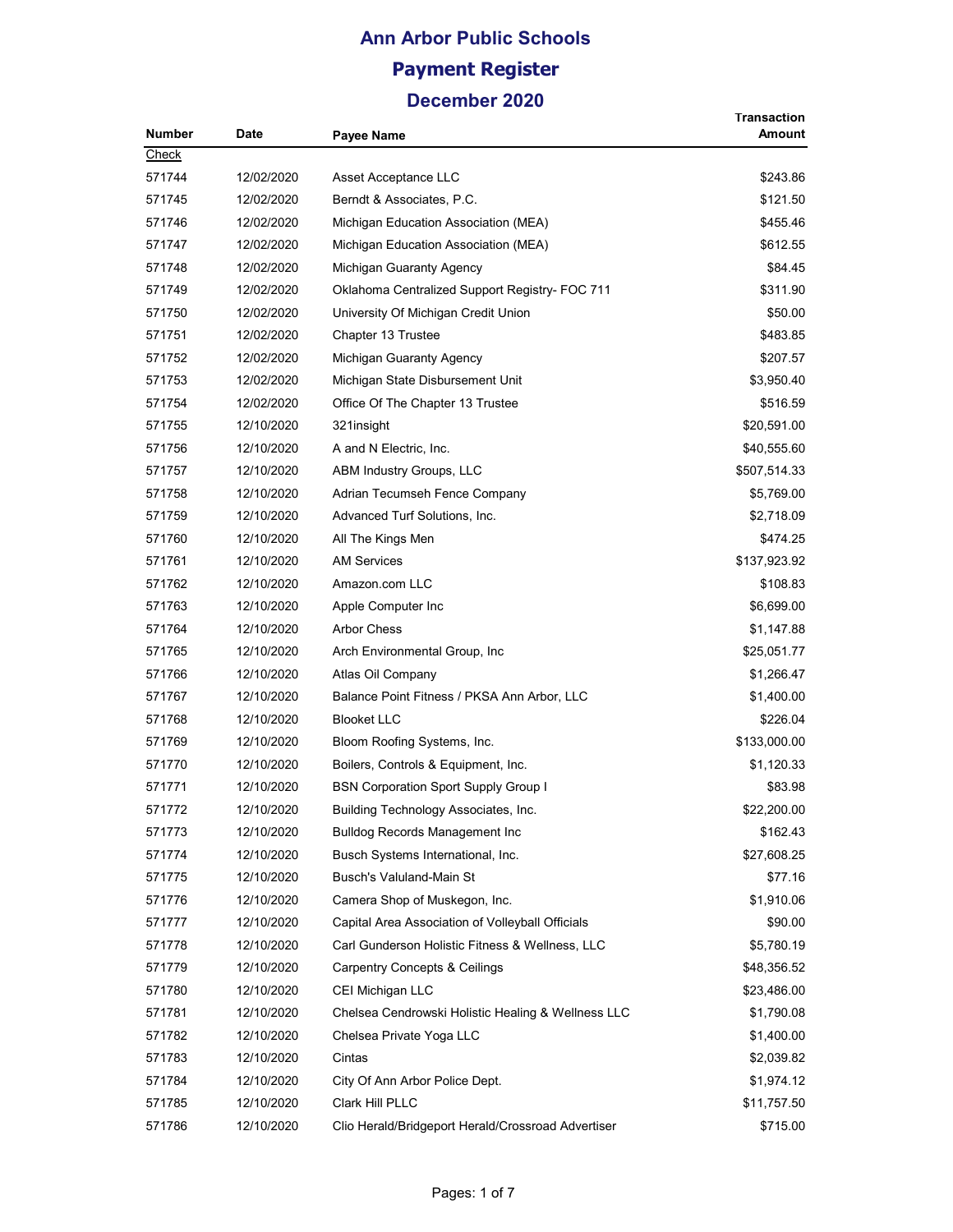#### **Ann Arbor Public Schools**

## **Payment Register**

| 571787 | 12/10/2020 | Collins And Blaha, P.C.                     | \$23,414.00  |
|--------|------------|---------------------------------------------|--------------|
| 571788 | 12/10/2020 | Colman Wolf Supply Company                  | \$4,056.11   |
| 571789 | 12/10/2020 | Color Space LLC DBA Young Rembrandts        | \$148.00     |
| 571790 | 12/10/2020 | Constellation New Energy Gas                | \$13,098.64  |
| 571791 | 12/10/2020 | Council for Exceptional Children            | \$262.00     |
| 571792 | 12/10/2020 | <b>Crawford Door Sales</b>                  | \$1,625.00   |
| 571793 | 12/10/2020 | Daberko LLC                                 | \$1,542.82   |
| 571794 | 12/10/2020 | David Poole DBA D Poole                     | \$11,000.00  |
| 571795 | 12/10/2020 | Davis Vision                                | \$3,197.29   |
| 571796 | 12/10/2020 | Detroit Edison Or Dte Energy                | \$6,025.41   |
| 571797 | 12/10/2020 | Detroit Edison Or Dte Energy                | \$149,641.31 |
| 571798 | 12/10/2020 | <b>Dexter Community Schools</b>             | \$300.00     |
| 571799 | 12/10/2020 | Dihydro Services Inc                        | \$212.00     |
| 571800 | 12/10/2020 | Dollar Bill Copying                         | \$1,097.74   |
| 571801 | 12/10/2020 | Dte Energy                                  | \$14,187.05  |
| 571802 | 12/10/2020 | <b>Edmondson Security Solutions</b>         | \$100.00     |
| 571803 | 12/10/2020 | Ferguson Enterprises, Inc.                  | \$238,760.84 |
| 571804 | 12/10/2020 | Fishbeck                                    | \$238,093.45 |
| 571805 | 12/10/2020 | Flipside Art Studio, LLC                    | \$524.86     |
| 571806 | 12/10/2020 | Gaynor, Jeffrey, T                          | \$130.00     |
| 571807 | 12/10/2020 | Gilbane Building Company                    | \$178,508.01 |
| 571808 | 12/10/2020 | Glenn Nelson                                | \$130.00     |
| 571809 | 12/10/2020 | Global Interpreting Services LLC-2          | \$1,569.10   |
| 571810 | 12/10/2020 | Goyette Mechanical Co                       | \$121,236.11 |
| 571811 | 12/10/2020 | <b>Graduation Alliance</b>                  | \$38,700.00  |
| 571812 | 12/10/2020 | Grainger                                    | \$12,733.07  |
| 571813 | 12/10/2020 | H.V. Burton Company                         | \$4,852.26   |
| 571814 | 12/10/2020 | Heather Kellstrom dba HIT Enterprises, LLC  | \$46,800.00  |
| 571815 | 12/10/2020 | Hewitt's Music, Inc.                        | \$25.00      |
| 571816 | 12/10/2020 | IDN- Hardware Sales Inc.                    | \$4,245.00   |
| 571817 | 12/10/2020 | Inspired By Science, LLC                    | \$3,442.35   |
| 571818 | 12/10/2020 | International Baccalaureate Organization    | \$61,880.00  |
| 571819 | 12/10/2020 | Istudio Projects Inc.                       | \$12,600.00  |
| 571820 | 12/10/2020 | J.C. Ehrlich Pest Control                   | \$2,339.00   |
| 571821 | 12/10/2020 | Johnson, Bryan, Lee                         | \$130.00     |
| 571822 | 12/10/2020 | Johnstone Supply Detroit Group              | \$1,538.60   |
| 571823 | 12/10/2020 | Jostens, Inc.                               | \$2,574.46   |
| 571824 | 12/10/2020 | Judith Ann Coucouvanis Csc                  | \$300.00     |
| 571825 | 12/10/2020 | Kajeet, Inc                                 | \$16,035.00  |
| 571826 | 12/10/2020 | Kelly-Shaieb, Jessica, Leigh                | \$130.00     |
| 571827 | 12/10/2020 | Kone Incorporated                           | \$4,275.00   |
| 571828 | 12/10/2020 | Konica Minolta Business Solutions USA, Inc. | \$1,785.00   |
| 571829 | 12/10/2020 | Language Adventure, Inc.                    | \$400.50     |
| 571830 | 12/10/2020 | Language Circle Enterprise                  | \$300.00     |
| 571831 | 12/10/2020 | Lazarus, Rebecca, Ruth                      | \$130.00     |
| 571832 | 12/10/2020 | Learning Without Tears                      | \$2,049.30   |
|        |            |                                             |              |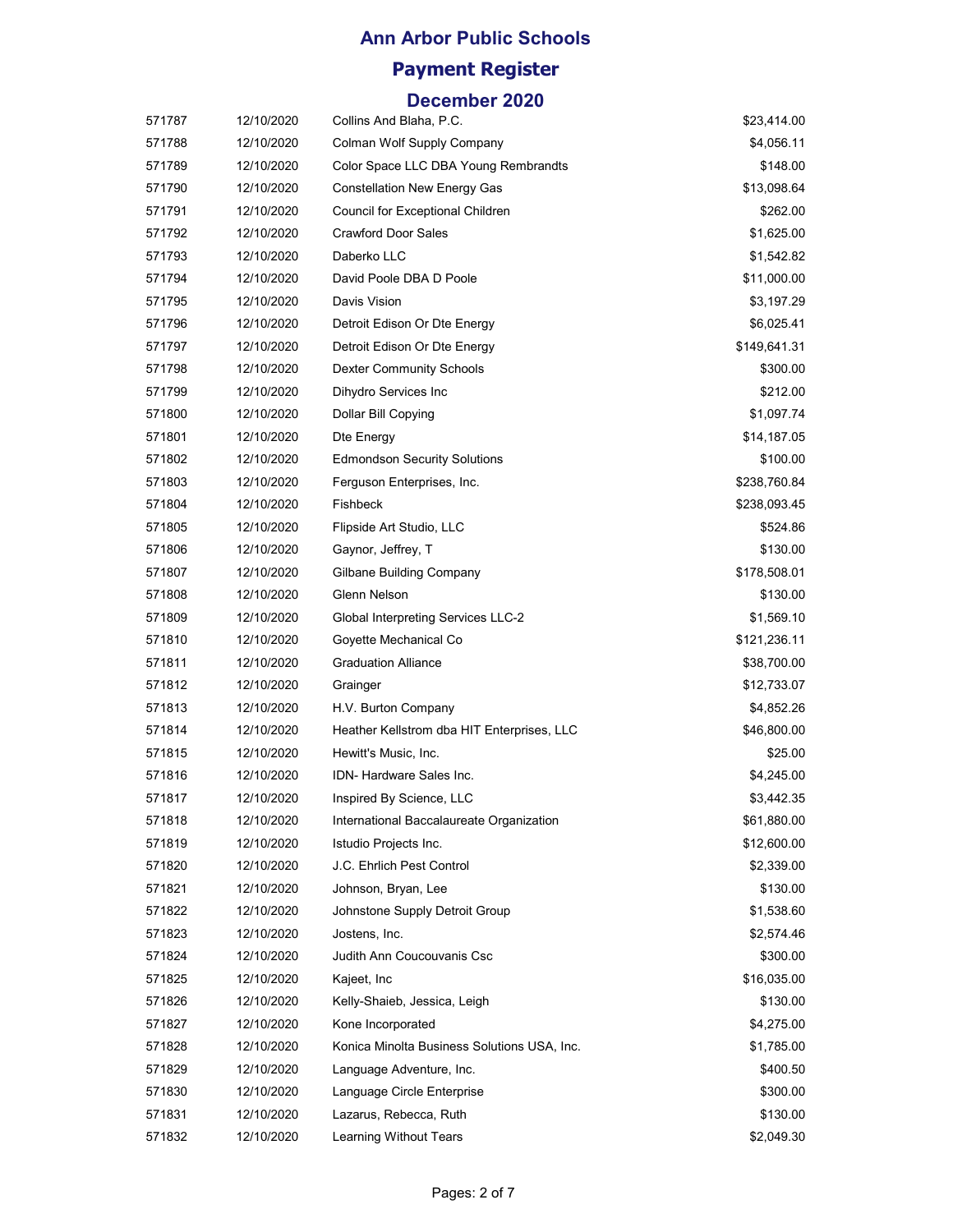| 571833 | 12/10/2020 | Lerch Bates Inc.                                 | \$2,900.00   |
|--------|------------|--------------------------------------------------|--------------|
| 571834 | 12/10/2020 | Lexia Learning Systems LLC                       | \$1,200.00   |
| 571835 | 12/10/2020 | Lifestyle Fitness Coach LLC                      | \$1,474.09   |
| 571836 | 12/10/2020 | Madison Electric                                 | \$9,114.62   |
| 571837 | 12/10/2020 | Margolis Companies, Inc.                         | \$44,305.00  |
| 571838 | 12/10/2020 | Medco Supply Co (lockbox) Or Masune & Surgical S | \$96.25      |
| 571839 | 12/10/2020 | Mediscan Staffing Services                       | \$3,705.00   |
| 571840 | 12/10/2020 | <b>MEI Total Elevator Solutions</b>              | \$108,360.00 |
| 571841 | 12/10/2020 | Meridian Winds LLC                               | \$320.00     |
| 571842 | 12/10/2020 | Metro Waste Service                              | \$386.55     |
| 571843 | 12/10/2020 | Metropolitan Educational Technology Association  | \$18,306.00  |
| 571844 | 12/10/2020 | Michigan Academy of Dance & Music                | \$1,052.86   |
| 571845 | 12/10/2020 | Michigan Futsal Factory Academy, LLC             | \$2,561.06   |
| 571846 | 12/10/2020 | Michigan Interpreting Services, Inc.             | \$6,144.00   |
| 571847 | 12/10/2020 | Michigan Power Rodding, Inc.                     | \$156.00     |
| 571848 | 12/10/2020 | Michigan School Business Officials/MSBO          | \$1,030.00   |
| 571849 | 12/10/2020 | Midwestern Consulting Inc-Mci                    | \$13,053.42  |
| 571850 | 12/10/2020 | Miller Canfield Paddock Stone Plc                | \$6,337.50   |
| 571851 | 12/10/2020 | Miracle Recreation Equip Co                      | \$8,351.00   |
| 571852 | 12/10/2020 | NUCO2 Inc                                        | \$531.13     |
| 571853 | 12/10/2020 | Office Depot                                     | \$368.53     |
| 571854 | 12/10/2020 | <b>OHM Advisors</b>                              | \$43,600.25  |
| 571855 | 12/10/2020 | Pediatric Therapy Associates                     | \$38,831.00  |
| 571856 | 12/10/2020 | Phoenix Contractors, Inc.                        | \$114,687.00 |
| 571857 | 12/10/2020 | Pitney Bowes-Purchase Power                      | \$61.86      |
| 571858 | 12/10/2020 | Pods Enterprises, LLC                            | \$114.99     |
| 571859 | 12/10/2020 | PowerSchool Group, LIC                           | \$3,000.00   |
| 571860 | 12/10/2020 | <b>Premier Aerial &amp; Fleet Inspections</b>    | \$500.43     |
| 571861 | 12/10/2020 | Premier Relocations, LLC                         | \$23,448.25  |
| 571862 | 12/10/2020 | Process Results, Inc.                            | \$4,916.00   |
| 571863 | 12/10/2020 | <b>Quill Corporation</b>                         | \$519.22     |
| 571864 | 12/10/2020 | Quizlet, Inc                                     | \$114.91     |
| 571865 | 12/10/2020 | Renaissance Learning, Inc.                       | \$4,783.90   |
| 571866 | 12/10/2020 | Resa Services, LLC                               | \$490.00     |
| 571867 | 12/10/2020 | RJ Landau Partners                               | \$5,587.50   |
| 571868 | 12/10/2020 | Sani-Vac Service, Inc.                           | \$26,375.00  |
| 571869 | 12/10/2020 | Securitas Security Services USA, Inc.            | \$27,166.32  |
| 571870 | 12/10/2020 | Sentinel Technologies Inc                        | \$27,796.90  |
| 571871 | 12/10/2020 | Shar Products Co.                                | \$1,077.58   |
| 571872 | 12/10/2020 | Simone Danyiell Lightfoot                        | \$130.00     |
| 571873 | 12/10/2020 | Slifco Electric, LLC                             | \$55,584.00  |
| 571874 | 12/10/2020 | Soliant Health                                   | \$8,500.00   |
| 571875 | 12/10/2020 | Stantec Architecture Inc.                        | \$204,269.46 |
| 571876 | 12/10/2020 | State Of Michigan Environmental Qualit           | \$560.00     |
| 571877 | 12/10/2020 | State Of Michigan Labor And Economic G           | \$250.00     |
| 571878 | 12/10/2020 | Stevens Disposal & Recycling Services Inc        | \$425.00     |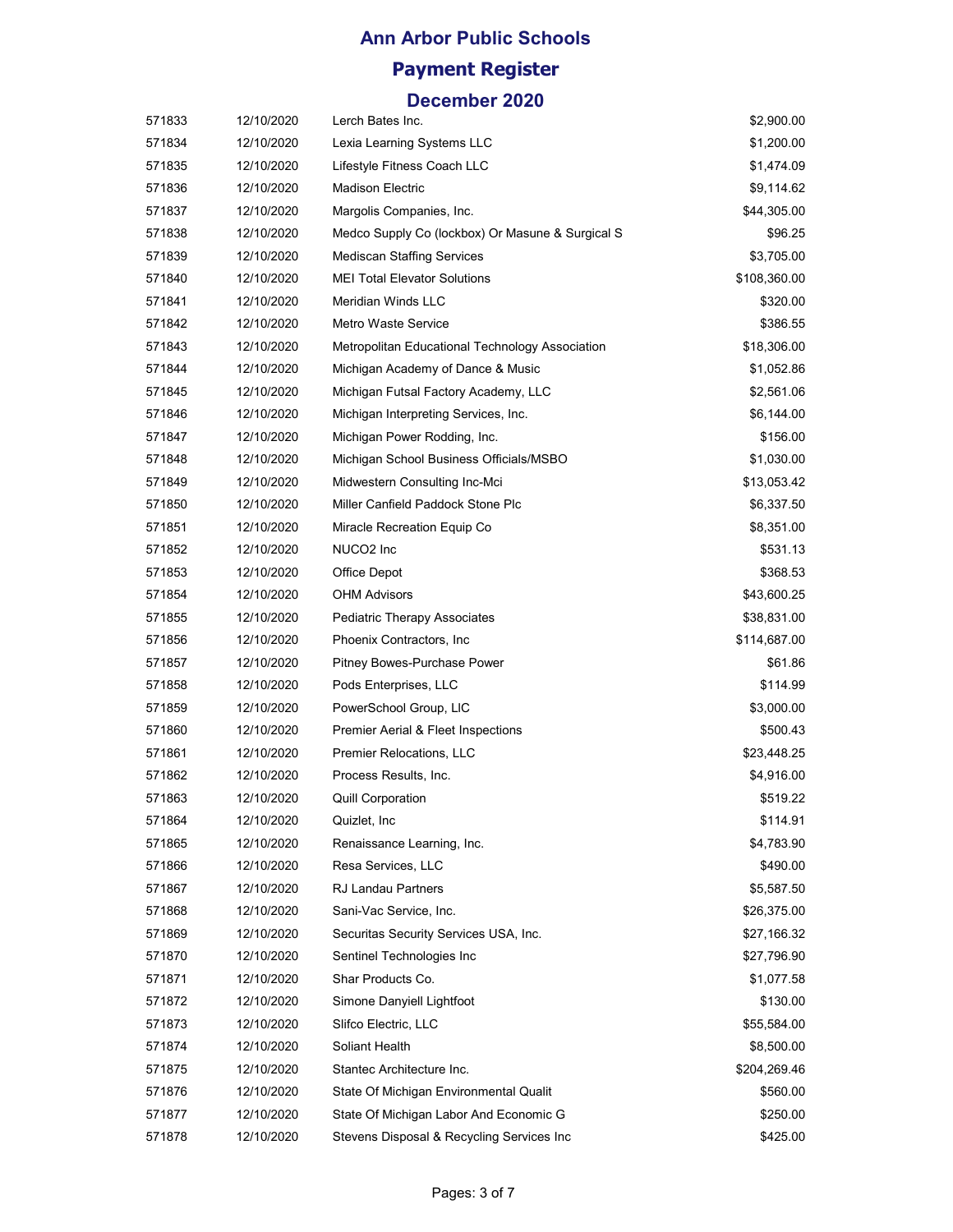| 571879 | 12/10/2020 | Stone & Dirt                                      | \$83,470.00  |
|--------|------------|---------------------------------------------------|--------------|
| 571880 | 12/10/2020 | <b>Superior Text</b>                              | \$5,716.97   |
| 571881 | 12/10/2020 | Susan Eunice Baskett                              | \$130.00     |
| 571882 | 12/10/2020 | <b>Talx Corporation</b>                           | \$954.00     |
| 571883 | 12/10/2020 | The Enrico Group                                  | \$5,562.45   |
| 571884 | 12/10/2020 | The Heaney Group                                  | \$1,443.00   |
| 571885 | 12/10/2020 | The Macomb Group, Inc.                            | \$3,639.00   |
| 571886 | 12/10/2020 | <b>Therapy Travelers</b>                          | \$10,080.00  |
| 571887 | 12/10/2020 | TimeClock Plus, LLC                               | \$71,140.00  |
| 571888 | 12/10/2020 | Toby's Instrument Shop                            | \$148.00     |
| 571889 | 12/10/2020 | University Translator Services                    | \$900.00     |
| 571890 | 12/10/2020 | Unum Life Insurance Company Of America            | \$3,799.69   |
| 571891 | 12/10/2020 | Unum Long/Short Term Insurance Company Of America | \$13,169.39  |
| 571892 | 12/10/2020 | Venture International LLC                         | \$1,125.00   |
| 571893 | 12/10/2020 | Virginia Tech                                     | \$39.42      |
| 571894 | 12/10/2020 | <b>VWR International Sargent Welch</b>            | \$140.19     |
| 571895 | 12/10/2020 | W.J. O'Neil Company                               | \$89,144.49  |
| 571896 | 12/10/2020 | Washtenaw County Treasurer Office                 | \$128,206.92 |
| 571897 | 12/10/2020 | Washtenaw Intermediate School District            | \$4,000.00   |
| 571898 | 12/10/2020 | Waste Management                                  | \$446.27     |
| 571899 | 12/10/2020 | Young Supply Co                                   | \$679.00     |
| 571900 | 12/10/2020 | Benalal, Clarisa                                  | \$140.00     |
| 571901 | 12/10/2020 | Zheng, Quan                                       | \$33.20      |
| 571902 | 12/15/2020 | Asset Acceptance LLC                              | \$210.67     |
| 571903 | 12/15/2020 | Berndt & Associates, P.C.                         | \$121.50     |
| 571904 | 12/15/2020 | Michigan Education Association (MEA)              | \$1,749.34   |
| 571905 | 12/15/2020 | Michigan Education Association (MEA)              | \$575.46     |
| 571906 | 12/15/2020 | Michigan Guaranty Agency                          | \$84.45      |
| 571907 | 12/15/2020 | Oklahoma Centralized Support Registry- FOC 711    | \$311.90     |
| 571908 | 12/15/2020 | University Of Michigan Credit Union               | \$50.00      |
| 571909 | 12/15/2020 | Chapter 13 Trustee                                | \$483.85     |
| 571910 | 12/15/2020 | Michigan Guaranty Agency                          | \$207.57     |
| 571911 | 12/15/2020 | Michigan State Disbursement Unit                  | \$3,950.40   |
| 571912 | 12/15/2020 | Office Of The Chapter 13 Trustee                  | \$516.59     |
| 571913 | 12/18/2020 | A2Ethics.org                                      | \$125.00     |
| 571914 | 12/18/2020 | <b>Advanced Water Treatment</b>                   | \$514.00     |
| 571915 | 12/18/2020 | Aero Filter, Inc.                                 | \$3,864.47   |
| 571916 | 12/18/2020 | <b>AFLAC</b>                                      | \$8,529.37   |
| 571917 | 12/18/2020 | Aluminum Athletic Equipment Co                    | \$1,231.67   |
| 571918 | 12/18/2020 | Amazon.com LLC                                    | \$59.99      |
| 571919 | 12/18/2020 | Ann Arbor Observer                                | \$2,990.60   |
| 571920 | 12/18/2020 | Apple Computer Inc                                | \$8,990.00   |
| 571921 | 12/18/2020 | Arch Environmental Group, Inc.                    | \$36,058.59  |
| 571922 | 12/18/2020 | Bank Of New York Mellon                           | \$375.00     |
| 571923 | 12/18/2020 | <b>Baruzzini Aquatics</b>                         | \$29,775.00  |
| 571924 | 12/18/2020 | Behler-Young Company                              | \$500.00     |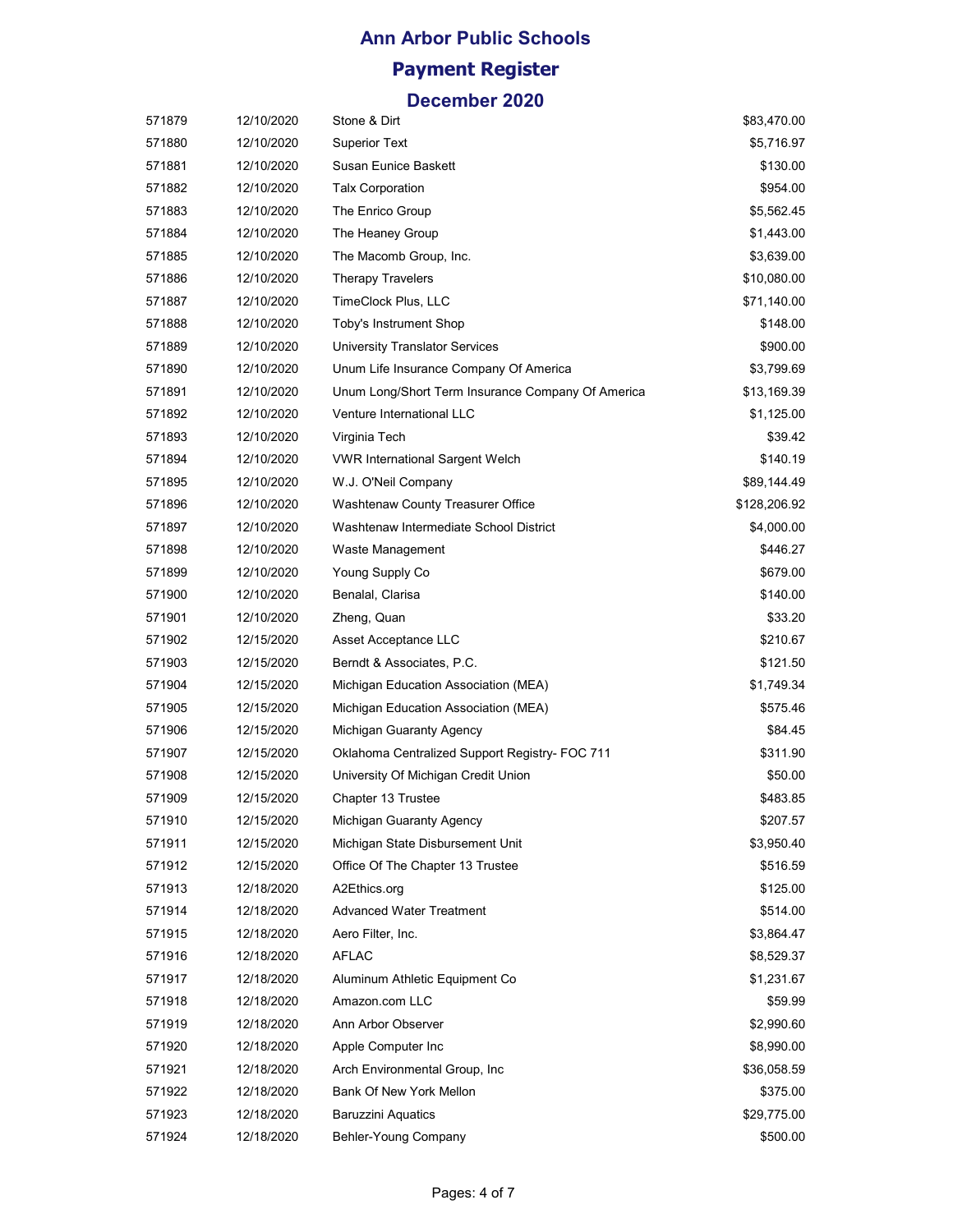| 571925 | 12/18/2020 | <b>Belle Tire</b>                                | \$1,250.97   |
|--------|------------|--------------------------------------------------|--------------|
| 571926 | 12/18/2020 | <b>Bulldog Records Management Inc</b>            | \$16.90      |
| 571927 | 12/18/2020 | <b>CDW Government LLC</b>                        | \$3,845.31   |
| 571928 | 12/18/2020 | CEI Michigan LLC                                 | \$1,757.00   |
| 571929 | 12/18/2020 | Cintas                                           | \$160.86     |
| 571930 | 12/18/2020 | City Of Ann Arbor Treasurer                      | \$2,564.24   |
| 571931 | 12/18/2020 | Cognia                                           | \$1,200.00   |
| 571932 | 12/18/2020 | Colman Wolf Supply Company                       | \$22,925.44  |
| 571933 | 12/18/2020 | Compass Group, DBA Chartwells K-12               | \$239,594.02 |
| 571934 | 12/18/2020 | <b>Current Electric Supply Motor</b>             | \$4,480.00   |
| 571935 | 12/18/2020 | Detroit Edison Or Dte Energy                     | \$24,224.02  |
| 571936 | 12/18/2020 | Dollar Bill Copying                              | \$645.62     |
| 571937 | 12/18/2020 | Dte Energy                                       | \$18,305.23  |
| 571938 | 12/18/2020 | <b>Environmental Support Services Ltd</b>        | \$100.50     |
| 571939 | 12/18/2020 | Ferguson Enterprises, Inc.                       | \$29,331.18  |
| 571940 | 12/18/2020 | Fiber Link Inc.                                  | \$2,611.50   |
| 571941 | 12/18/2020 | Florida Virtual School                           | \$72,163.30  |
| 571942 | 12/18/2020 | <b>Foundation Building Materials</b>             | \$2,217.60   |
| 571943 | 12/18/2020 | Global Interpreting Services LLC-2               | \$747.00     |
| 571944 | 12/18/2020 | Goyette Mechanical Co                            | \$101,738.14 |
| 571945 | 12/18/2020 | Grainger                                         | \$900.56     |
| 571946 | 12/18/2020 | Herff-Jones                                      | \$2,072.69   |
| 571947 | 12/18/2020 | Huron Valley Electric                            | \$63,247.00  |
| 571948 | 12/18/2020 | Intrastate Distributors, Inc.                    | \$289.98     |
| 571949 | 12/18/2020 | Johnstone Supply Detroit Group                   | \$440.69     |
| 571950 | 12/18/2020 | Judson Allen DBA Jud LLC                         | \$591.89     |
| 571951 | 12/18/2020 | Lerch Bates Inc.                                 | \$900.00     |
| 571952 | 12/18/2020 | <b>Madison Electric</b>                          | \$1,540.51   |
| 571953 | 12/18/2020 | Mea Financial Services Inc. Group Term Life      | \$3,712.67   |
| 571954 | 12/18/2020 | MI High School Athletic Association              | \$60.00      |
| 571955 | 12/18/2020 | Michigan Air Products                            | \$3,447.00   |
| 571956 | 12/18/2020 | Michigan Interscholastic Press Association       | \$72.50      |
| 571957 | 12/18/2020 | Midwestern Consulting Inc-Mci                    | \$17,483.77  |
| 571958 | 12/18/2020 | Mitchell & Mouat Architects                      | \$34,705.00  |
| 571959 | 12/18/2020 | My-Way Trucking, Inc.                            | \$345.00     |
| 571960 | 12/18/2020 | National Express Durham Holding Corp/DBA Trinity | \$611,544.29 |
| 571961 | 12/18/2020 | NUCO2 Inc                                        | \$342.25     |
| 571962 | 12/18/2020 | Office Depot                                     | \$110.01     |
| 571963 | 12/18/2020 | <b>Pitney Bowes</b>                              | \$457.80     |
| 571964 | 12/18/2020 | Pods Enterprises, LLC                            | \$150.49     |
| 571965 | 12/18/2020 | Purvis & Foster                                  | \$10,915.00  |
| 571966 | 12/18/2020 | Quadient Finance USA, Inc.                       | \$499.44     |
| 571967 | 12/18/2020 | RKA Petroleum Companies, Inc.                    | \$12,028.64  |
| 571968 | 12/18/2020 | RR Donnelley & Sons Company                      | \$443.73     |
| 571969 | 12/18/2020 | Safety Systems, Inc.                             | \$75.00      |
| 571970 | 12/18/2020 | Set-Seg (Opt & Gtl)                              | \$1,169.14   |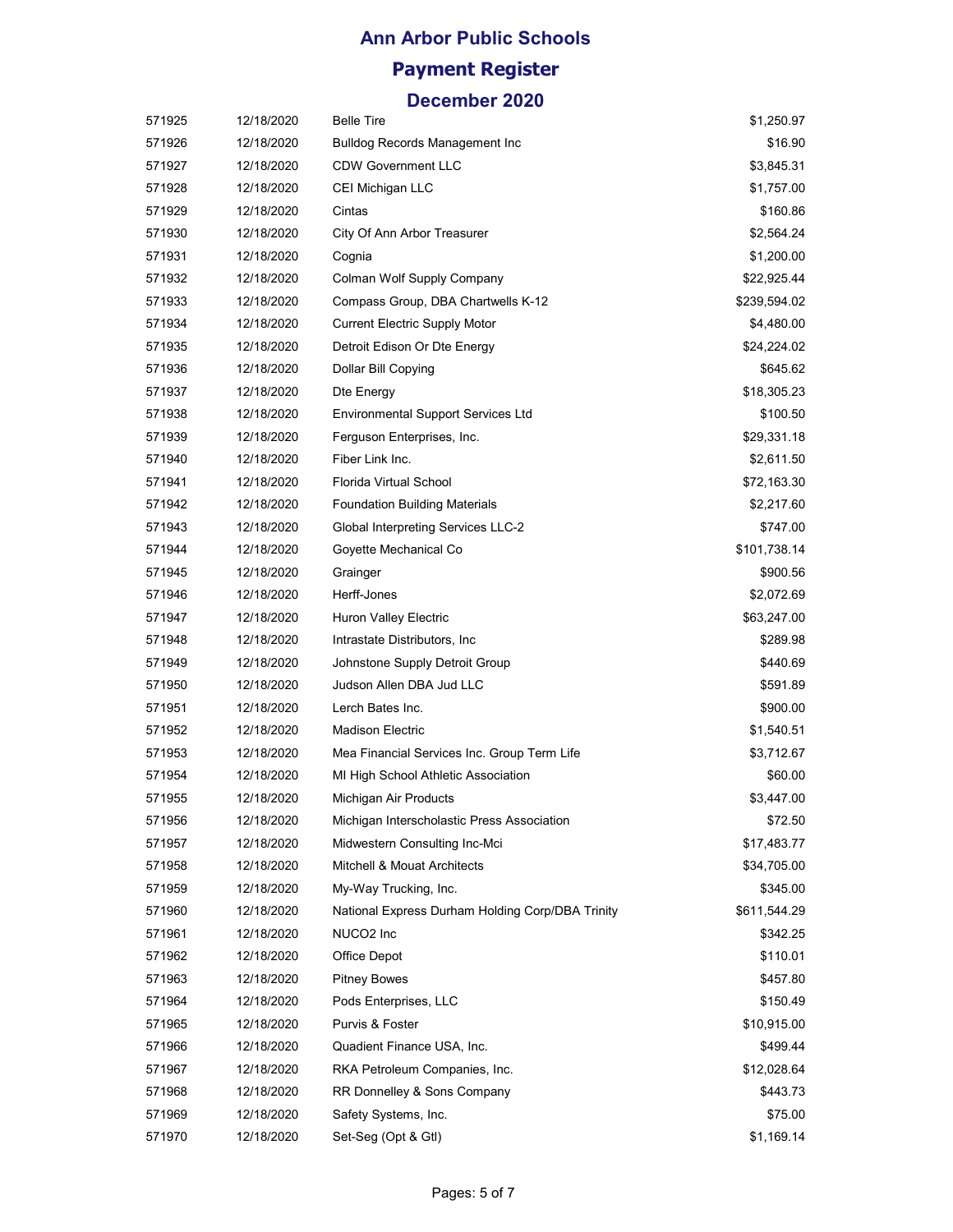# **Ann Arbor Public Schools**

### **Payment Register**

#### **December 2020**

| 571971             | 12/18/2020 | Siena Heights College                             | \$912.00       |
|--------------------|------------|---------------------------------------------------|----------------|
| 571972             | 12/18/2020 | <b>SME</b>                                        | \$10,200.00    |
| 571973             | 12/18/2020 | Soliant Health                                    | \$5,410.00     |
| 571974             | 12/18/2020 | Stantec Architecture Inc.                         | \$36,000.00    |
| 571975             | 12/18/2020 | Stevens Disposal & Recycling Services Inc         | \$210.00       |
| 571976             | 12/18/2020 | Stone & Dirt                                      | \$73,900.00    |
| 571977             | 12/18/2020 | <b>Superior Text</b>                              | \$4,509.67     |
| 571978             | 12/18/2020 | The Sherwin-Williams Company                      | \$16.77        |
| 571979             | 12/18/2020 | The Sherwin-Williams Company                      | \$2,836.70     |
| 571980             | 12/18/2020 | <b>Therapy Travelers</b>                          | \$2,400.00     |
| 571981             | 12/18/2020 | Trane Co.                                         | \$13,356.48    |
| 571982             | 12/18/2020 | Tredroc Tire Services, LLC                        | \$796.04       |
| 571983             | 12/18/2020 | Unum Long/Short Term Insurance Company Of America | \$11,354.56    |
| 571984             | 12/18/2020 | Video And Internet Stuff, Llc                     | \$2,330.00     |
| 571985             | 12/18/2020 | <b>VWR International Sargent Welch</b>            | \$84.99        |
| 571986             | 12/18/2020 | W.J. O'Neil Company                               | \$6,838.00     |
| 571987             | 12/18/2020 | Washington Music Center                           | \$32.40        |
| 571988             | 12/18/2020 | Washtenaw Community College                       | \$16,121.00    |
| 571989             | 12/18/2020 | Washtenaw County Treasurer Office                 | \$26,121.94    |
| 571990             | 12/18/2020 | Washtenaw Glass Co.                               | \$52.56        |
| 571991             | 12/18/2020 | Waste Management                                  | \$1,043.25     |
| 571992             | 12/18/2020 | Wi Center For Educational Research                | \$13,500.00    |
| 571993             | 12/18/2020 | Wolverine Supply Inc                              | \$815.01       |
| 571994             | 12/18/2020 | Paradigm Equities Inc                             | \$29,237.74    |
| 571995             | 12/18/2020 | Avram, Axel                                       | \$100.00       |
| 571996             | 12/18/2020 | Ishida, Masato                                    | \$261.60       |
| 571997             | 12/18/2020 | Kikkawa, Akihiro                                  | \$23.00        |
| 571998             | 12/18/2020 | Kikkawa, Akihiro                                  | \$22.00        |
| 571999             | 12/18/2020 | Liu, Cynthia                                      | \$125.00       |
| 572000             | 12/18/2020 | Oh, Soryeok                                       | \$125.00       |
| 572001             | 12/18/2020 | Pratt, Susan                                      | \$97.50        |
| 572002             | 12/18/2020 | Pringle, Wes                                      | \$3,554.80     |
| 572003             | 12/18/2020 | Zheng, Yongwen                                    | \$119.99       |
| 572004             | 12/31/2020 | Asset Acceptance LLC                              | \$210.67       |
| 572005             | 12/31/2020 | Berndt & Associates, P.C.                         | \$119.55       |
| 572006             | 12/31/2020 | Michigan Education Association (MEA)              | \$1,712.76     |
| 572007             | 12/31/2020 | Michigan Education Association (MEA)              | \$563.80       |
| 572008             | 12/31/2020 | Michigan Guaranty Agency                          | \$84.45        |
| 572009             | 12/31/2020 | Oklahoma Centralized Support Registry- FOC 711    | \$311.90       |
| 572010             | 12/31/2020 | University Of Michigan Credit Union               | \$50.00        |
| 572011             | 12/31/2020 | Chapter 13 Trustee                                | \$483.85       |
| 572012             | 12/31/2020 | Michigan Guaranty Agency                          | \$207.57       |
| 572013             | 12/31/2020 | Michigan State Disbursement Unit                  | \$3,950.40     |
| 572014             | 12/31/2020 | Office Of The Chapter 13 Trustee                  | \$516.59       |
| Type Check Totals: |            |                                                   | \$5,184,228.44 |

Chase-Checking - General Fund -Checking Totals